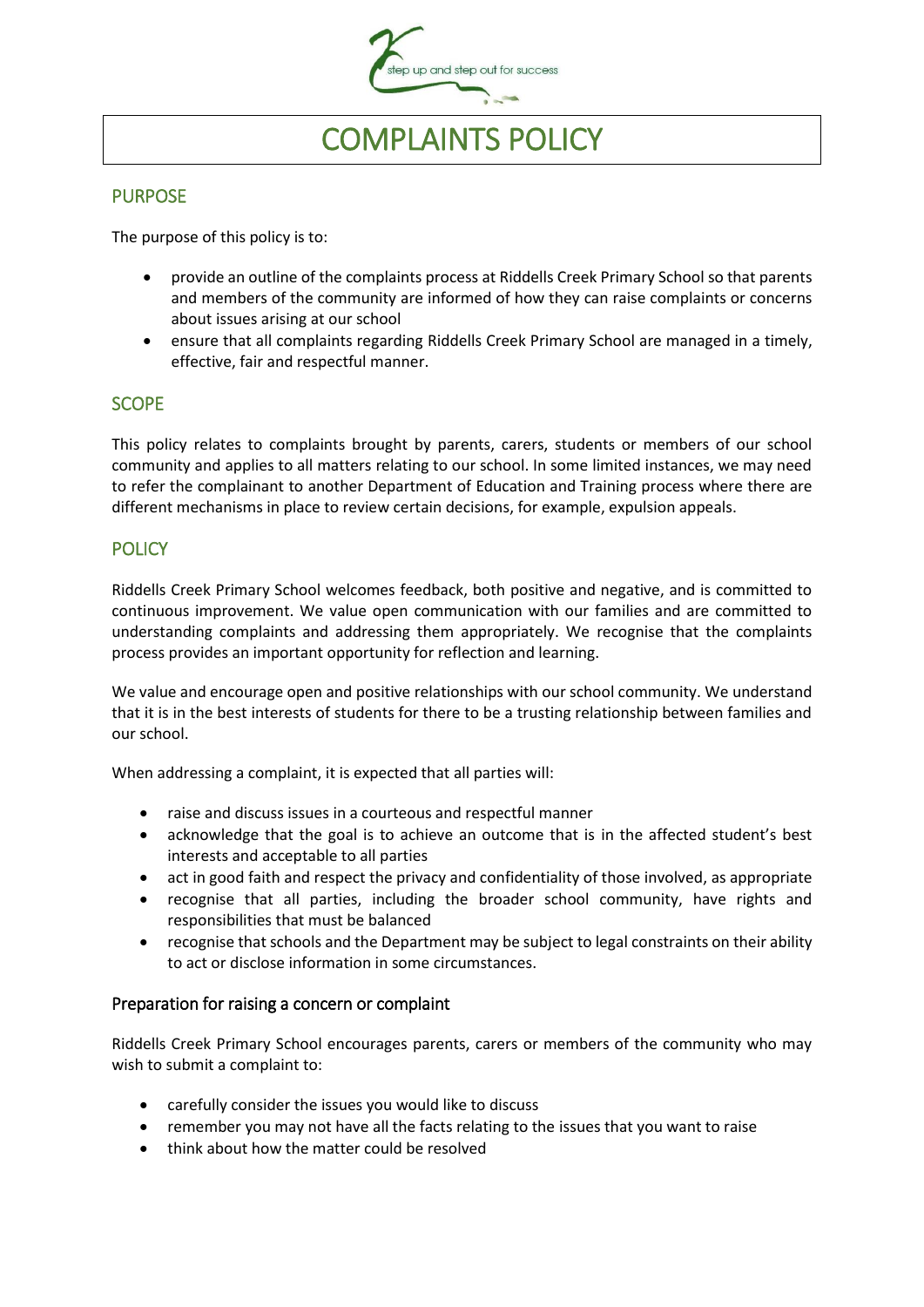

 be informed by checking the policies and guidelines set by the Department and Riddells Creek Primary School (see "Further Information and Resources" section below).

#### Complaints process

Riddells Creek Primary School is always happy to discuss with parents/carers and community members any concerns that they may have. Concerns in the first instance should be directed to your child's classroom teacher, if they are unable to address your concerns they will refer you to the Assistant Principal or the Principal depending on the nature of your concern. Where possible, school staff will work with you to ensure that your concerns are appropriately addressed.

Where concerns cannot be resolved in this way, parents or community members may wish to make a formal complaint to the Assistant Principal for student wellbeing concerns or the Principal for operational and all other matters.

If you would like to make a formal complaint, in most cases, depending on the nature of the complaint raised, our school will first seek to understand the issues and will then convene a resolution meeting with the aim of resolving the complaint together. The following process will apply:

- 1. **Complaint received:** Please either email, telephone or arrange a meeting through the front office with the Assistant Principal or Principal depending on the nature of your complaint, to outline your complaint so that we can fully understand what the issues are. We can discuss your complaint in a way that is convenient for you, whether in writing, in person or over the phone.
- 2. **Information gathering:** Depending on the issues raised in the complaint, the Principal, Assistant Principal or nominee may need to gather further information to properly understand the situation. This process may also involve speaking to others to obtain details about the situation or the concerns raised.
- 3. **Response:** Where possible, a resolution meeting will be arranged with the Assistant Principal/Principal to discuss the complaint with the objective of reaching a resolution satisfactory to all parties. If after the resolution meeting we are unable to resolve the complaint together, we will work with you to produce a written summary of the complaint in the event you would like to take further action about it. In some circumstances, the Principal may determine that a resolution meeting would not be appropriate. In this situation, a response to the complaint will be provided in writing.
- 4. **Timelines:** Riddells Creek Primary School will acknowledge receipt of your complaint as soon as possible (usually within 48 hours) and will seek to resolve complaints in a timely manner. Depending on the complexity of the complaint, Riddells Creek Primary School may need some time to gather enough information to fully understand the circumstances of your complaint. We will endeavour to complete any necessary information gathering and hold a resolution meeting where appropriate within 10 working days of the complaint being raised. In situations where further time is required, Riddells Creek Primary School will consult with you and discuss any interim solutions to the dispute that can be put in place.

#### Resolution

Where appropriate, Riddells Creek Primary School may seek to resolve a complaint by:

• an apology or expression of regret